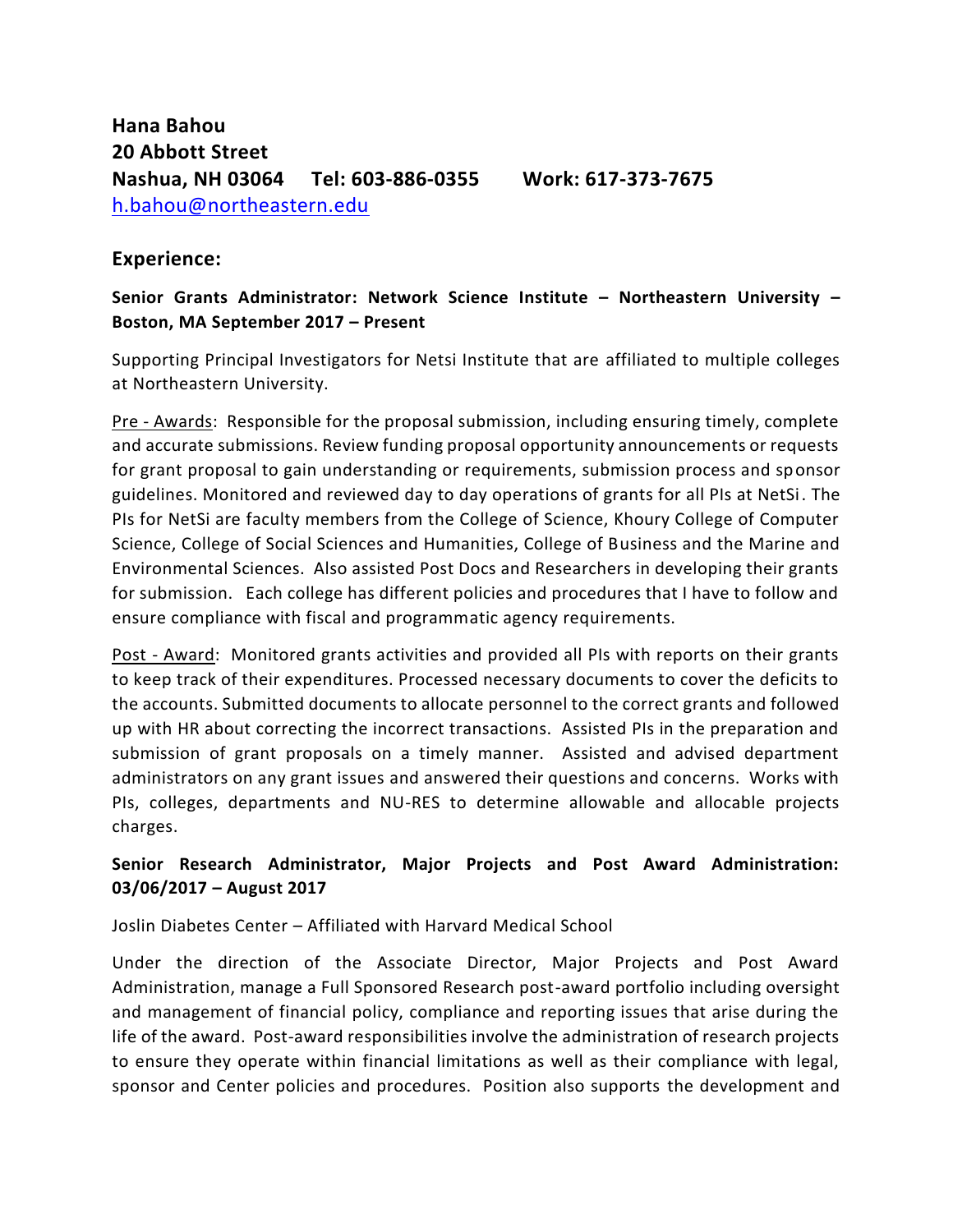implementation of research business practices that establish effective and efficient administrative operations.

# **Research Grant/Administration Manager: 07/15/2012 - 02/15/2017 Northeastern University – Boston, MA**

### **Bouve College of Health Sciences – Dean's office of Research:**

Perform Pre and Post award grants management for designated Principal Investigators, Department Administrators and Sponsors. Responsibilities will entail monitoring and administering Federal and/or state grant funds, including accounts reconciliation, resolve deficits and bringing grantees in compliance with the terms and conditions of the award and final closeouts.

Collaborations with Faculty and Office of Research Administration and Finance to ensure compliance and proper implementation of policies and procedures. Participates as liaison with Research Administration and finance offices to present the needs of the research faculty, i.e. Human Resources, Payroll, Finance, Purchasing and accounting. Participates as a departmental resource on grant application, submission and accounting issues.

# **Research Administrator: 03/03/2008 – 06/2012 Northeastern University – Boston, MA Physics Department – COS**

Responsible for the daily administrative operations of defined research areas including grant and contract proposal preparation.

Management of financial transactions preparation of regular reporting on status of funding and approval of research expenditures. Collaborate with Faculty and Office of Research Administration and Finance to ensure compliance and proper implementation of policies and procedures.

Advises and assists faculty with research budget development and preparation.

**Post- award** responsibilities will entail accounting and administrative support including account reconciliation, providing financial statements, Projection reports, advising on allowable and appropriate expenditures.

Manage assigned accounts in detail, including purchasing, and research funded payroll monitoring/verification. Review expense reports for Faculty and their staff.

Ongoing communication to Physics Faculty in regards to University and Federal policies and regulations.

Administrative preparation for research staff hiring, and other personnel administration processing.